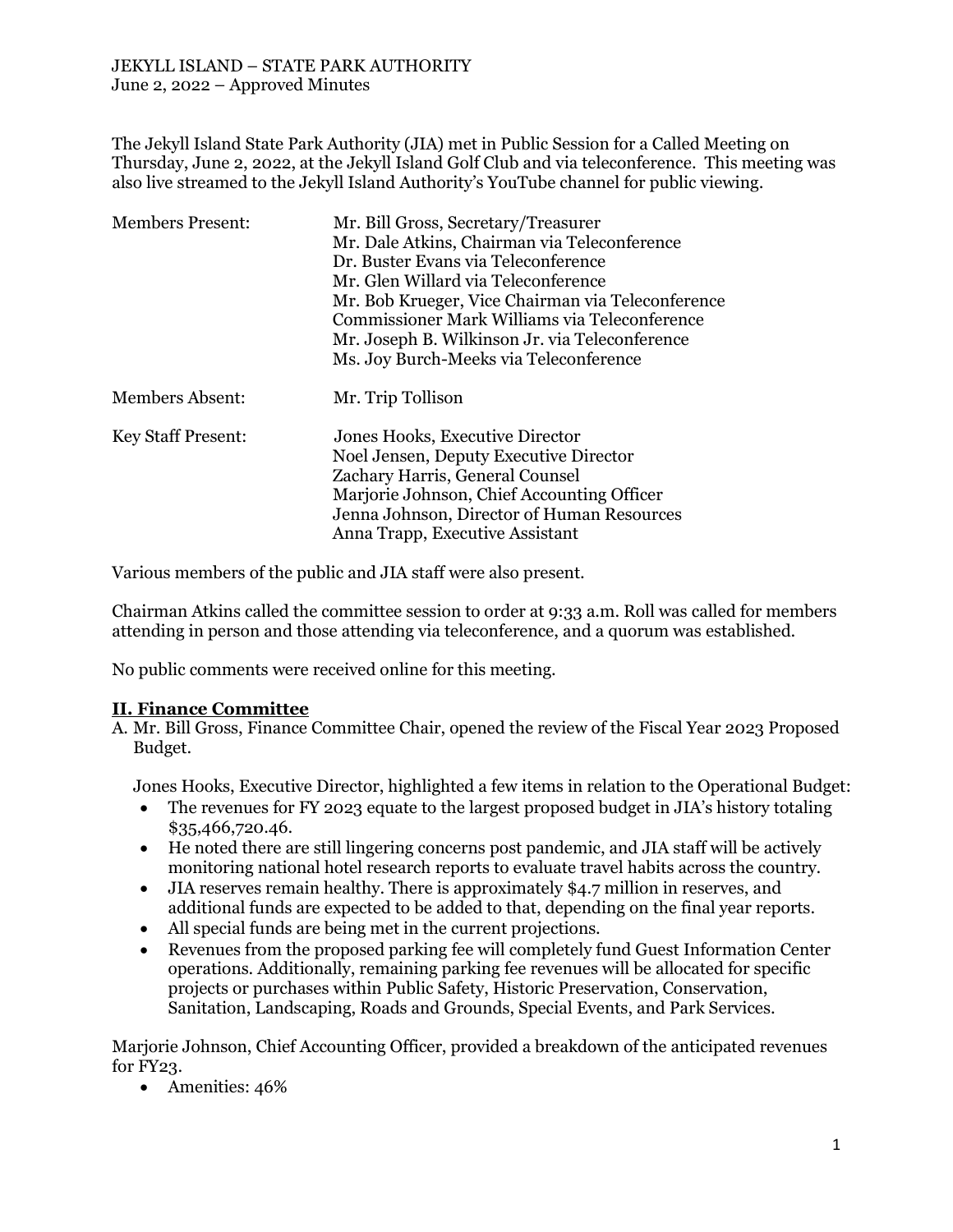# JEKYLL ISLAND – STATE PARK AUTHORITY

June 2, 2022 – Approved Minutes

- o This includes revenue from the Convention Center, which resulted in the percentage for this area increasing by 2%.
- Residential leases: 2%
- Parking fees: 16%
- Commercial leases: 16%
- Hotel taxes: 7 %
- Utility and maintenance: 7%
- Other: 6%

Hooks then discussed the planned studies included in proposed budget:

- An update to the 2017 economic impact analysis to be conducted by the UGA Carl Vincent Institute.
- Ecological and outdoor recreation concept design that will be included as part of the Golf Course Improvement Plan.
- Water Master Plan
- Water Sewer Rate Study, which ties to the capacity study and will have a direct impact on the rates.
- Auditing of the capital reserves and verification of expenditures for our partners to ensure JIA lessees are adequately planning for the sustainability and longevity of their properties.

Hooks noted the success of JIA's Beach Village store, Life is Good, to highlight the revenue growth on Jekyll. When the shop was established six years prior, it lost \$8,000, and now it's revenues are \$121,473.

Hooks then discussed capacity on Jekyll, noting that the Capacity Study drives many of the decisions made by the Authority. Internal analysis will continue moving forward to determine if additional dynamic pricing is needed to potentially influence behavior and manage capacity.

Commissioner Williams asked for clarification on the proposed pay increases listed in the budget. Hooks confirmed that those increases are the same that were approved by the Board at the April 12, 2022 meeting, and that they were now reflected in the FY 23 budget.

M. Johnson then noted the retirement rates are increasing by 6% for FY 23, which will equal \$600,000. This notification from the State's Employee Retirement System came in after the budget process was complete. It is recommended that instead of revising the budget, funds available from vacant positions may cover additional retirement costs. \$250,000 is included for retirement payouts, and if needed, mid-year budget adjustments can be made.

Hooks then moved on to discuss a few of the FY 2023 Capital Requests:

- \$30,000 for site and design study for pickleball courts.
- \$59,063 for Harbor Road enhancements beyond the development agreement, which requires the widening of Harbor Road by the development group.
- The total revised budgeted amount for Capital Equipment and Projects Requests would equal \$2,132,763.
- \$340,000 for Water/Wastewater Capital Requests.
- \$350,000 for Tourism Development Funds.
	- o This includes a portion of matching funds to leverage Jekyll Island Foundation funding for the Georgia Sea Turtle Center (GSTC) expansion.
- \$667,025 for Public Area Improvement Funds.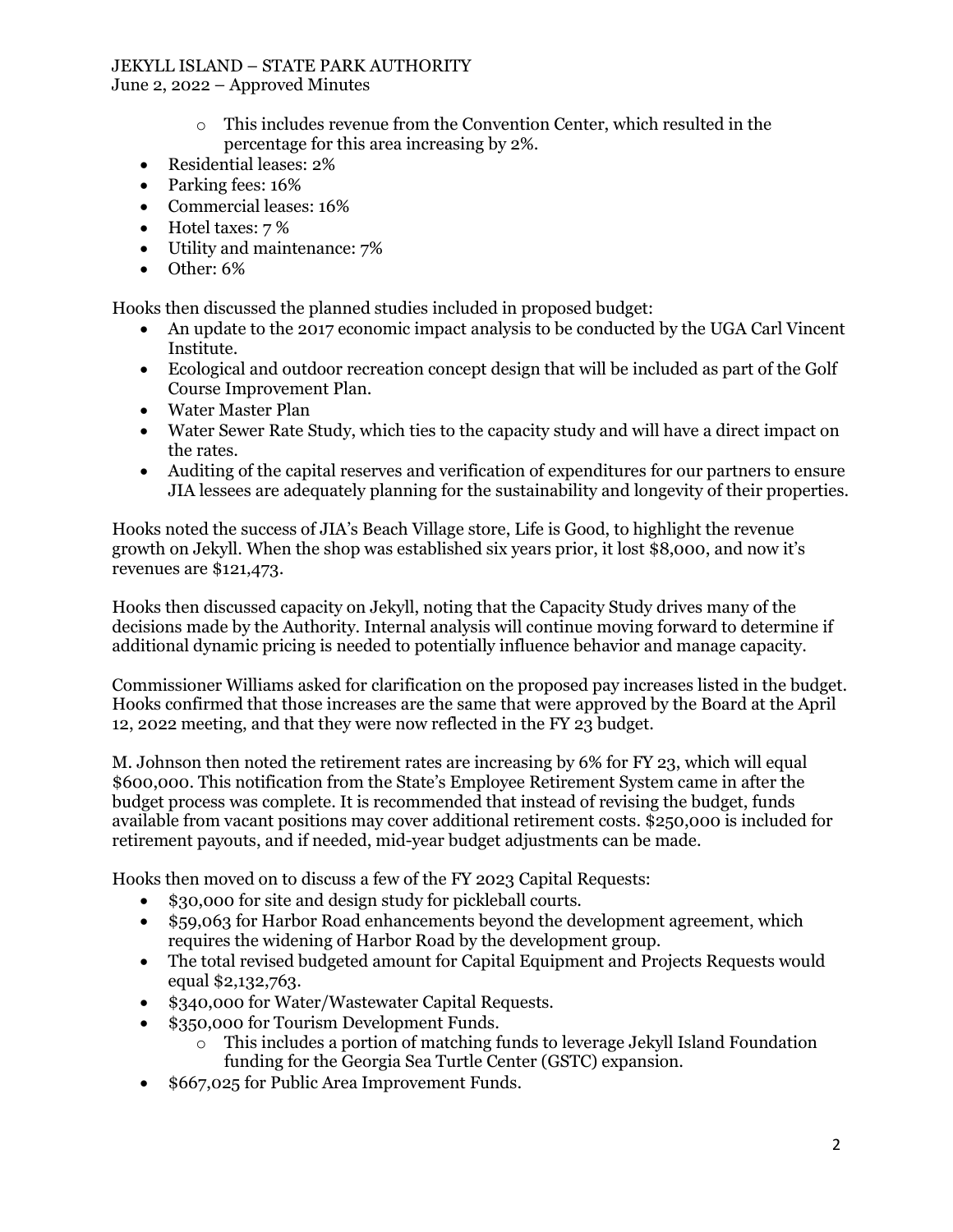#### JEKYLL ISLAND – STATE PARK AUTHORITY June 2, 2022 – Approved Minutes

A motion for the Finance Committee to recommend approval of the Capital Equipment and Projects Requests to the JIA Board as recommended by staff was made by Mr. Wilkinson and seconded by Mr. Willard. The motion carried unanimously.

Hooks then discussed the proposed rate changes:

- Increasing the Annual Pass price from \$55 to \$75.
	- o Considering capacity issues, the purpose of this increase is to balance the purchases of Annual and Daily passes. M. Johnson explained that the purchases of Daily Passes during Memorial Day weekend were down 36%, compared to the previous year.
- Increasing oversized vehicle annual pass from \$100 to \$120.
- A \$2.5o per meter increase for Water and Sewer rates in base fees but no increase usage rates.
- Per Waste Management, there will be a 3% increase for trash fees.
- Golf Round rates were increased in-season only:
	- o Rates for June 1st to December 31st will remain the same
	- o Rates for January 1st to May 31st will increase as follows:
		- 8:00am 12:00pm increase from \$69 per round to \$75 per round
		- 12:00pm 2:00pm increase from \$50 to \$55 per round
		- 2:00pm Twilight increase from \$45 to \$50 per round
	- o Golf Punch card rates:
		- 21 Round with Cart increase from \$800 to \$900
		- 11 Round with Cart increase from \$460 to \$500
		- 30 Round walking increase from \$760 to \$850
- The nightly rate for the Campground will increase by \$3.00 to cover new POS system reservation fee.
- Increase to Intern Housing Rentals:
	- o Interns/seasonal JIA staff will increase from \$50 per week to \$60 per week.
	- o External rentals would be \$400 per week per house.
- Summer Waves rates were increased and standardized after two years of drasticllay reduced rates during COVID.
	- o Daily admission rate increase from \$20.00 to \$25.00 \$28.00.
	- o Group rate increase from \$16.99 to \$22.00.
	- o Season pass increase from \$63/\$74.99 to \$80 with no discounts for multiple passes.
	- o Season pass buddy rates increase from \$14.00 to \$20.00.
	- o Staff pass rates increase from \$14.00 to \$20.00.
- At the GSTC, THE Dawn Patrol rate will increase from \$160 to \$175, and the Night Patrol rate will increase from \$160 to \$250 to cover required extra personnel and fuel costs.
- Venue rental will increase from \$3,000 to \$3,500 at Villa Ospo, and there will be an established \$5,000 rental rate at Hollybourne.

A motion for the Finance Committee to recommend approval of the Rate Increases to the JIA Board as recommended by staff was made by Mr. Krueger and seconded by Mr. Willard. The motion carried unanimously.

Jenna Johnson, Human Resources Director, presented the proposed incentive plans:

- There were no changes to the Performance Incentive Plan from the current fiscal year.
- There was one change to the Goal Incentive Plan, which adds the Guest Information Center Assistant Manager role to list of positions eligible to receive part of the allocation, if the goals are met.